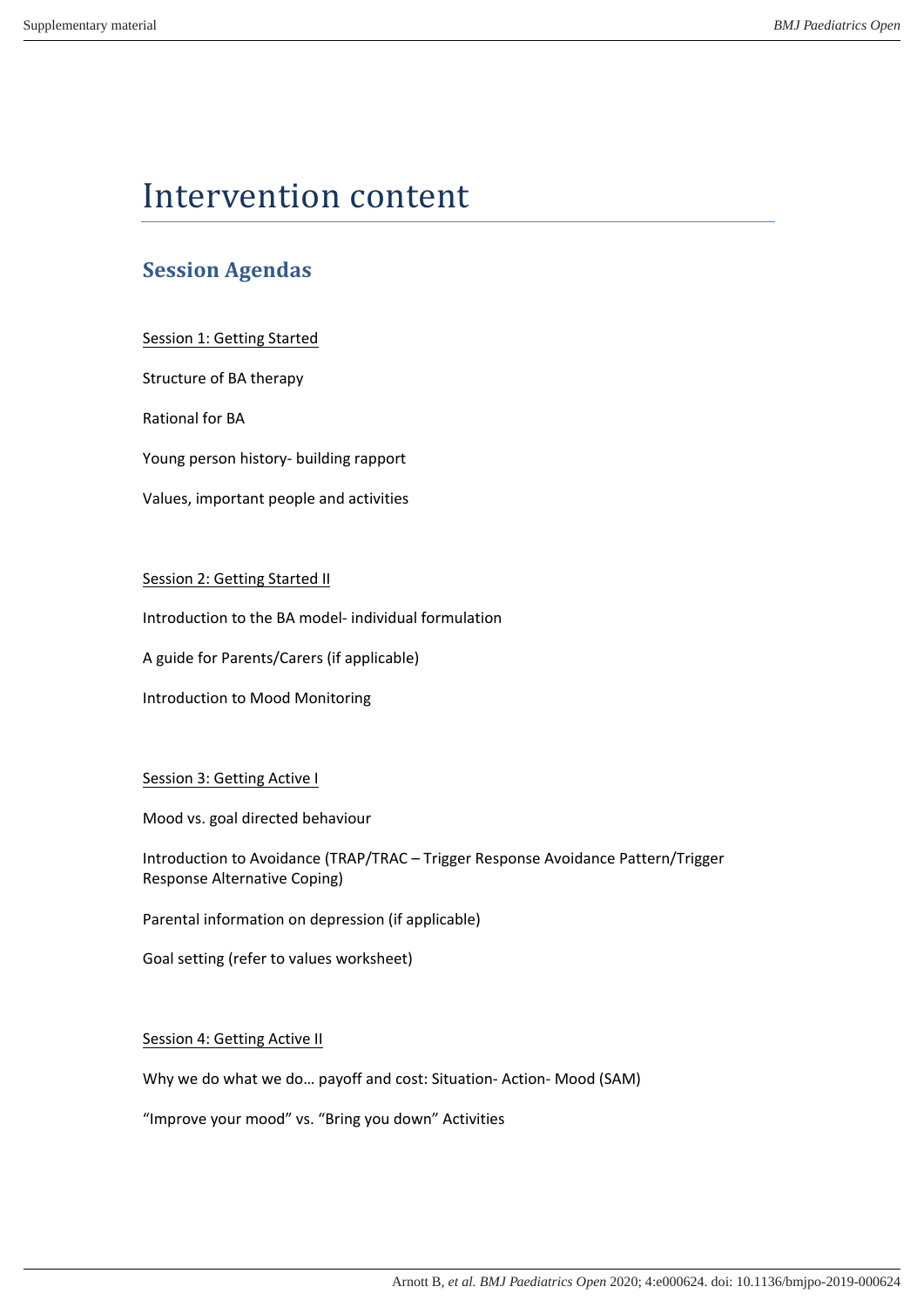Parenting skills (if applicable)

### Session 5: Problem Solving

Problem solving skills

Triggers

Using COPE (Calm Options Perform Evaluate) to manage challenging situations

Monitoring parental support behaviours

#### Session 6: More on Goal Setting

Review Goal setting 

Values clarification 

Mini-steps to reach goals and values

Active listening for parents/carers (if applicable)

### Session 7: Identifying Barriers

Identifying barriers- internal/external

Overcoming barriers to achieve goals

Listening skills for parents/carers (if applicable)

Common situations requiring parental support (if applicable)

#### Session 8: More on Avoidance

Understanding and overcoming avoidance

Avoidance modification 

TRAP/TRAC - Trigger Response Avoidance Pattern/Trigger Response Alternative Coping